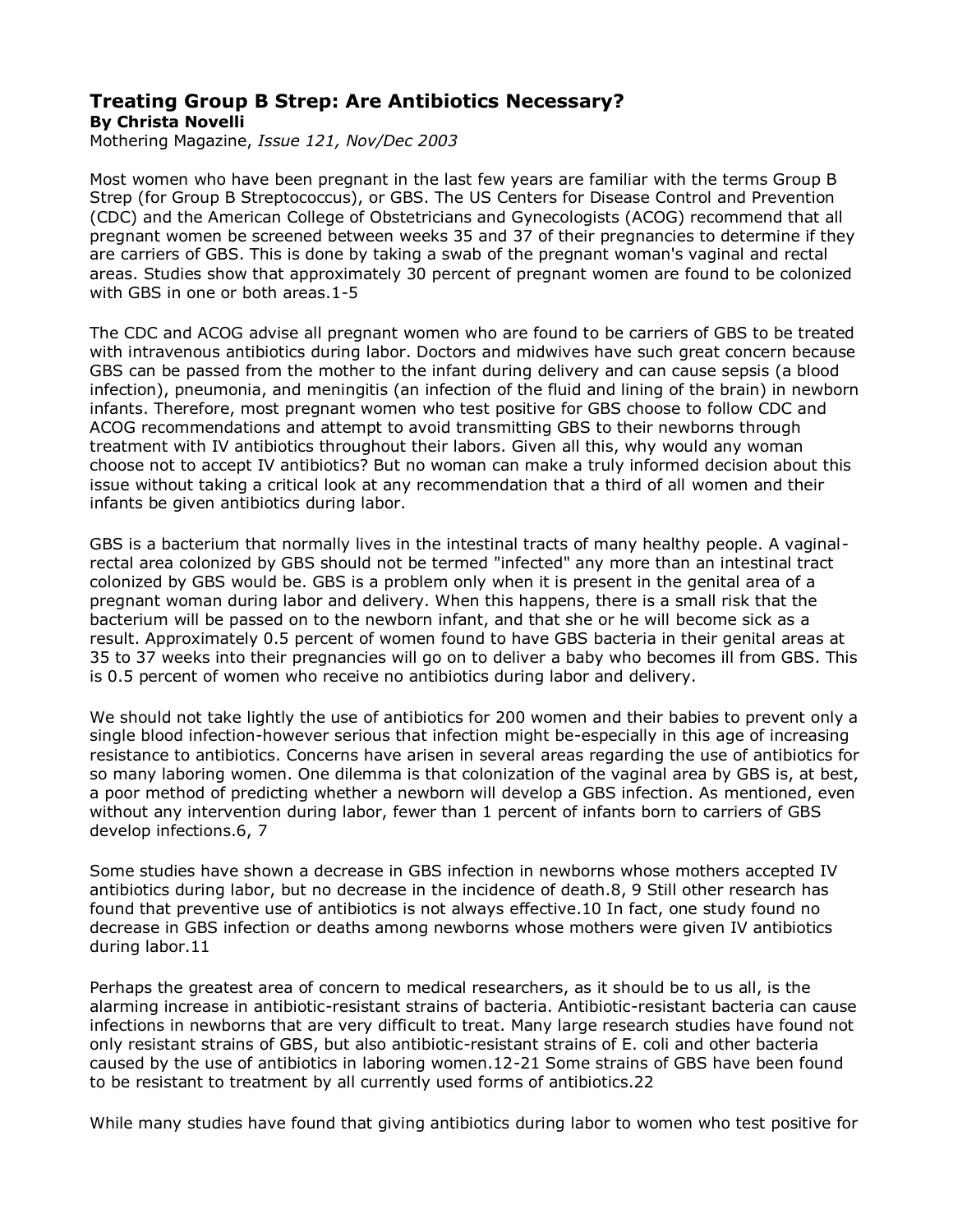GBS decreases the rate of GBS infection among newborns, research is beginning to show that this benefit is being outweighed by increases in other forms of infection. One study, which looked at the rates of blood infection among newborns over a period of six years, found that the use of antibiotics during labor reduced the instance of GBS infection in newborns but increased the incidence of other forms of blood infection.23 The overall effect was that the incidence of newborn blood infection remained unchanged.

The increase in other forms of blood infection among newborns is likely due to bacteria made drug-resistant by the overuse of antibiotics. Evidence exists that increased use of antibiotics frequently leads to increasing bacterial resistance. When a woman is given antibiotics during labor to treat GBS, the antibiotics cross the placenta and enter the amniotic fluid. While the antibiotics may have the desired effect of killing the GBS bacteria, some GBS bacteria can survive and become difficult, if not impossible, to kill with traditionally used antibiotics. Similarly, other bacteria, such as E. coli, that may be present in the mother or infant can become resistant to antibiotic treatment. These bacteria may not have presented a large risk of infection to the newborn until they were exposed to antibiotics and made into "super-bugs."

A study of 43 newborns with blood infections caused by GBS and other bacteria found that, when the mothers of the ill newborns had been given antibiotics during labor, 88 to 91 percent of the infants' infections were resistant to antibiotics. It is unlikely to be a coincidence that the drugs to which the bacteria showed resistance were the same antibiotics that had been administered during labor.24 For the newborns who had developed blood infections without exposure to antibiotics during labor and delivery, only 18 to 20 percent of their infections were resistant to antibiotics.

E. coli, in particular, is becoming an increasing cause of bacterial infection in newborns as the use of antibiotics in labor has increased. One study, which looked at causes of newborn blood infections between 1991 and 1996, found that the incidence of infections caused by GBS decreased during this time, but that the incidence of infection caused by other bacteria, especially E. coli, increased.25 During those years, antibiotic use during labor increased from less than 10 percent to almost 17 percent of the women included in this study. The researchers concluded that increased use of antibiotics during labor was the likely cause of increased newborn blood infections with bacteria other than GBS.

E. coli infection is particularly difficult to treat in premature babies. Unfortunately, the proportion of E. coli bacteria that are resistant to antibiotic treatment has increased astronomically in premature infants in the past few years. In a review of 70 cases of E. coli infection in newborns over a two-year period, researchers found that 29 percent of the E. coli bacteria present in premature babies were resistant to ampicillin in 1998; two years later, 84 percent of the E. coli bacteria present in premature babies were resistant to the same antibiotic.26

Preterm labor (i.e., labor before 37 weeks) is a well-accepted risk factor for transmission of GBS to the infant during labor and delivery. Due to the larger risk of transmitting GBS to a premature baby during delivery, most women who go into early labor will opt to receive IV antibiotics during their labor. However, infants born prematurely are at a greater risk from super-bugs caused by the very antibiotics that are supposed to be reducing their risk of infection. Severe complications for the babies, even deaths, have occurred when women whose waters broke before 37 weeks were given antibiotics to prevent transmission of GBS to their newborns. St. Joseph's Hospital in Denver, Colorado, tracked four cases in which women whose waters broke before 37 weeks were given ampicillin or amoxicillin. Following the administration of antibiotics, infection of the amniotic fluid occurred in all four cases. Two of the infants died as a result of blood infections from resistant bacteria; a third was stillborn, presumably from the same cause.27

Given the frightening results of these studies, what is a woman to do if she tests positive for GBS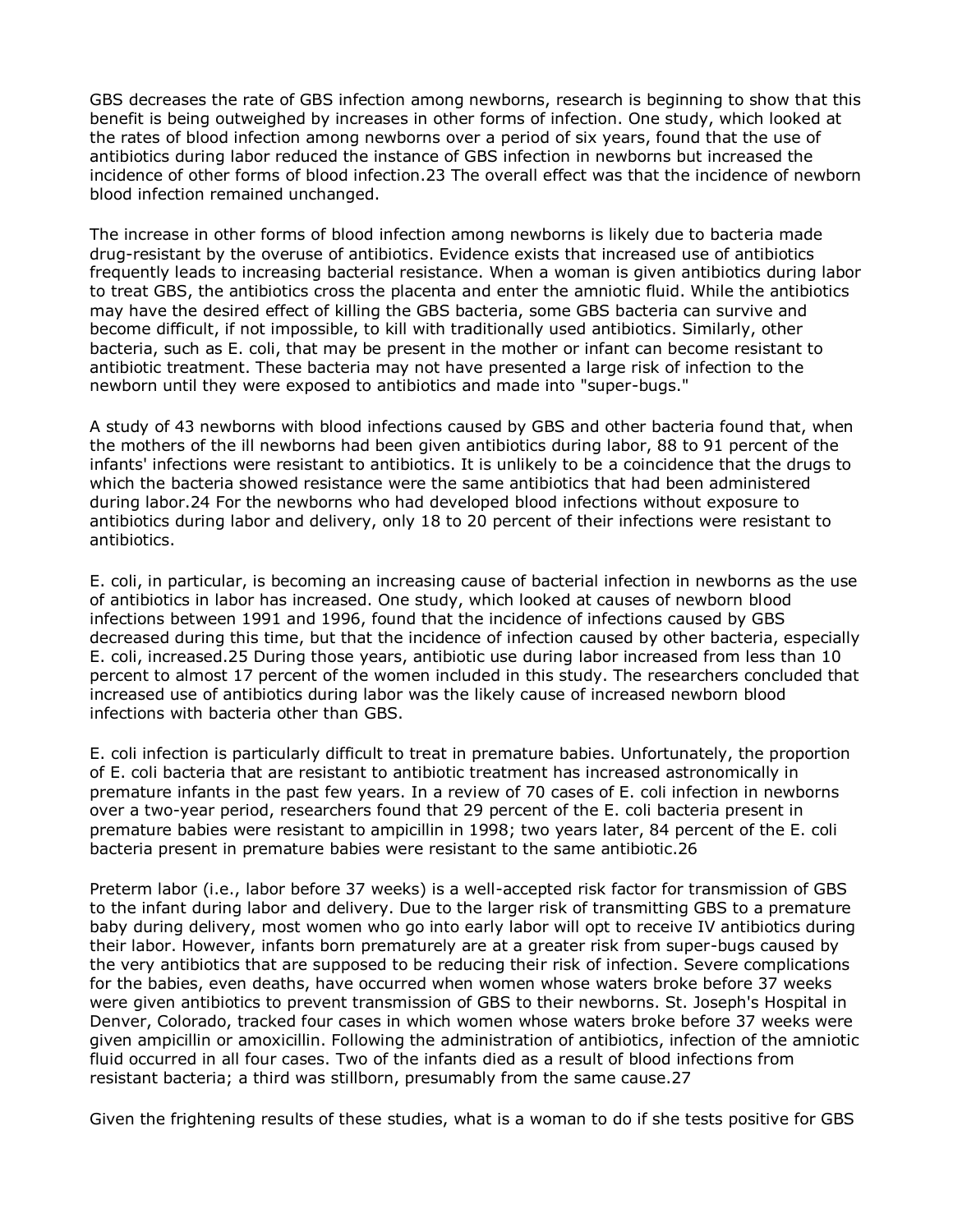during her pregnancy? A closer look at the real risks of transmission, a frank talk with her provider of prenatal care, and a consideration of alternatives for eradicating GBS are all good places to start.

#### How great is the risk of my baby becoming sick from GBS?

There are three significant factors that place a woman at increased risk of delivering an infant who becomes ill from GBS: fever during labor, her water breaking 18 hours or more before delivery (prolonged rupture of membranes, or PROM), and/or labor or broken water before 37 weeks gestation.28 Other factors that can contribute to a newborn's risk of contracting GBS infection include age, economic, and medical criteria, such as the following: being born to a mother who is less than 20 years of age,29, 30 being African American,31, 32 the mother having large amounts of GBS bacteria in her vaginal tract,33-37 and being born to a mother who has given birth to a prior sibling with GBS disease.38-40

In the absence of the first three risk factors (fever during labor, PROM, or labor before 37 weeks), the risk of a newborn developing GBS infection is very small. The CDC estimates that, without the use of antibiotics during labor, only one out of every 200 GBS-positive women without these risk factors (0.5 percent) will deliver an infant with GBS disease. Some studies have found even lower rates of transmission. If antibiotics are given to the mother during labor, the CDC estimates that one in 4,000 GBS-positive women with no other risk factors will deliver an infant with GBS infection.

Conservative studies find that the use of antibiotics during labor fails to prevent up to 30 percent of GBS infections, and 10 percent of the deaths from GBS disease or infections.41, 42 Although, by CDC estimations, there is a reduced risk of GBS transmission with the use of antibiotics, one must take into account the risks posed by the use of the antibiotics themselves.

For a woman who has a negative culture for GBS at 35 to 37 weeks, there is a one in 2,000 risk of her newborn developing a GBS infection, and antibiotics are not recommended by the CDC. The CDC does recommend treating all women with risk factors (fever, PROM, premature labor) with antibiotics if they have not been tested to determine whether they are carriers of GBS.

### What are the symptoms of GBS infection in a baby?

There are two forms of GBS infection: early and late onset. In early-onset GBS disease, the infant will become ill within seven days of birth. Of those infants who do develop a severe early-onset GBS infection, approximately 6 percent will die from complications of the infection.43 Full-term babies are less likely to die; 2 to 8 percent of them suffer fatal complications.44 Premature infants have mortality rates of 25 to 30 percent.45 Late-onset GBS infection is more complex and has not been convincingly tied to the GBS status of the mother. Late-onset GBS infection in infants occurs between seven days and three months of age.

In newborns, symptoms of early-onset GBS infection can include any of the following: fever or abnormally low body temperature, jaundice (yellowing of the skin and whites of the eyes), poor feeding, vomiting, seizures, difficulty in breathing, swelling of the abdomen, and bloody stools. Of course, any of the above symptoms can also be a sign of a sick newborn who does not have a bacterial infection. Newborns with any of these symptoms should be immediately evaluated by a medical professional.

### How great is the risk from antibiotics?

The recommended antibiotic for treating GBS during labor is penicillin. Fewer bacteria currently show a resistance to penicillin than to other antibiotics used to treat GBS. The options are fewer for women known to be allergic to penicillin. Up to 29 percent of GBS strains have been shown to be resistant to non-penicillin antibiotics.46 For women not known to be allergic to penicillin, there is a one in ten risk of a mild allergic reaction to penicillin, such as a rash. Even for those women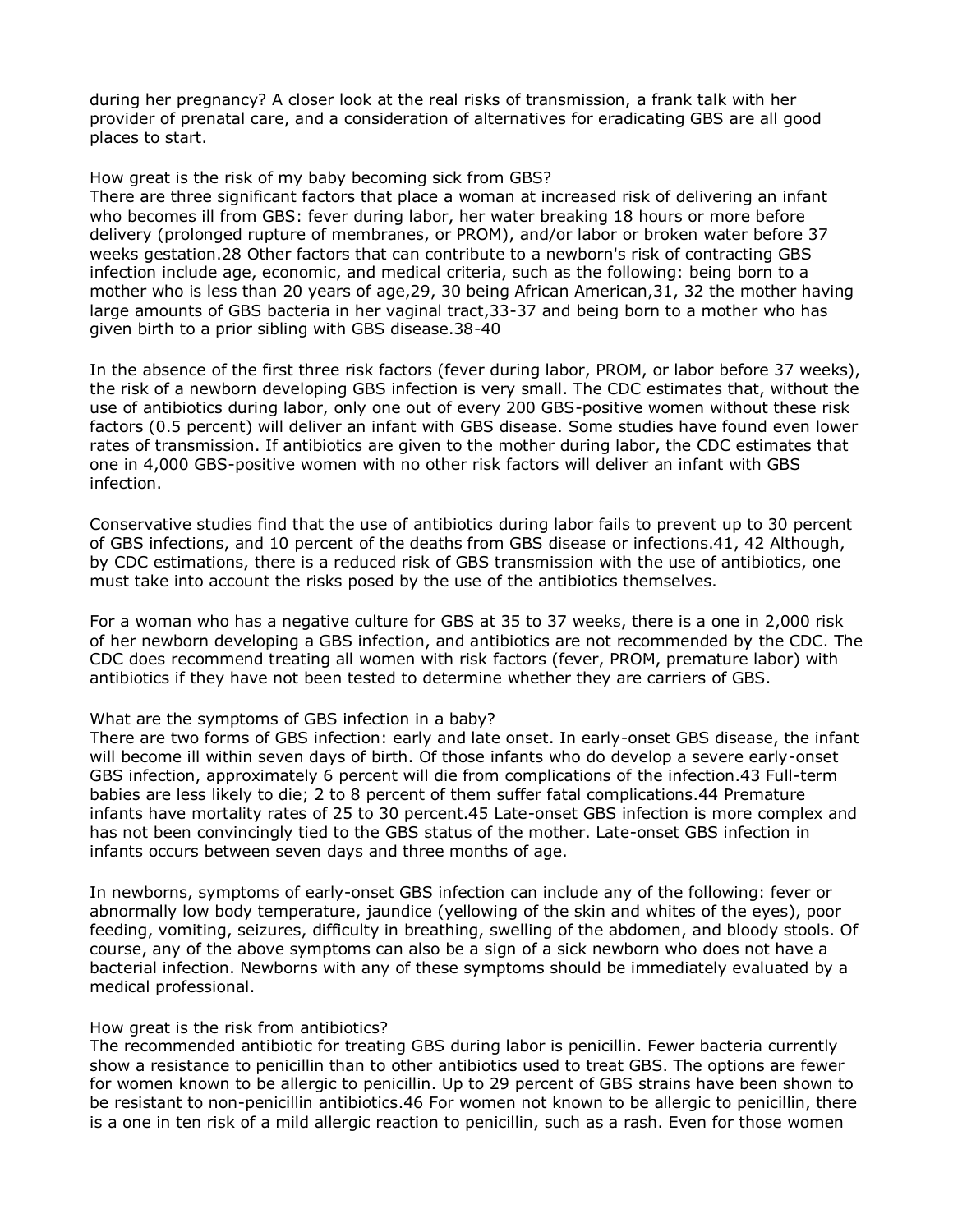who have no prior experience of a penicillin allergy, there is a one in 10,000 chance of developing anaphylaxis, a life-threatening allergic reaction.

We can compare this to CDC estimates that 0.5 percent of babies born to GBS-positive mothers with no treatment will develop a GBS infection, and that 6 percent of those who develop a GBS infection will die. Six percent of 0.5 percent means that three out of every 10,000 babies born to GBS-positive mothers given no antibiotics during labor will die from GBS infection. If the mother develops anaphylaxis during labor (one in 10,000 will), and it is untreated, it is likely that the infant, too, will die. So, by CDC estimates, we save the lives of two in 10,000 babies-0.02 percent-by administering antibiotics during labor to one third of all laboring women. We should also keep in mind that this figure does not take into account the infants that will die as a result of bacteria made antibiotic-resistant by the use of antibiotics during labor-infants who would not otherwise have become ill. When you take that into account, there may not be any lives saved by using antibiotics during labor.

It should be noted that antibiotics such as penicillin kill GBS as well as other bacteria that might cause a newborn to become ill. Currently, the use of penicillin during labor may be a case in which the benefits outweigh the risks, depending on your individual risk factors for passing GBS on to your baby. However, it was only a few years ago that the same could have been said about other antibiotics. Ampicillin and amoxicillin have been rendered virtually useless for treating GBS by their prior overuse in laboring women in an effort to prevent GBS infection in newborns. How long will it be before penicillin, too, becomes useless in the battle to prevent GBS infections?

More minor risks of the use of antibiotics include an increase in thrush and other yeast infections among newborns. Along with the risks of thrush and allergic reactions, women must take into consideration the risk of creating antibiotic-resistant bacteria in themselves and their newborns. It is possible that exposure to antibiotics during birth could delay establishment of healthy bacteria in the infant's intestinal tract and allow penicillin-resistant bacteria, many of which are harmful, to become established.

Each woman must weigh for herself the likelihood of GBS infection in her newborn, taking into account her individual risk factors as well as the risk of other forms of infection caused by antibiotic-resistant bacteria. This is a good discussion to have with your healthcare provider so that you can be an informed partner in your own health care.

#### Alternatives to antibiotics

Many women are interested in alternatives to antibiotics that may help get rid of GBS prior to labor. Unfortunately, no scientific studies of alternative treatments have been published. Several researchers have suggested that studies are needed to determine whether alternative approaches to eradicating GBS in pregnant women would be effective. Alternate approaches that have been suggested include vaginal washing and immunotherapy.47 At this point, however, these alternatives remain to be studied, and I am aware of no healthcare providers that use either method.

Some practitioners of natural medicine have suggested supplements for the mother in an effort to eradicate GBS prior to delivery. One suggestion is that, when a woman tests positive for GBS, she should take a course of garlic, vitamin C, echinacea, and/or bee propolis, and then be re-tested to determine if she is still carrying GBS. Any supplements that a pregnant woman considers taking should first be discussed with a homeopathic or naturopathic physician or other knowledgeable practitioner of natural medicine.

Because colonization by GBS is intermittent or transient for 60 percent of carriers, testing positive for GBS once does not indicate that a woman will always be colonized.48 However, most studies indicate that a positive culture at 35 to 37 weeks gestation is a fairly accurate predictor of GBS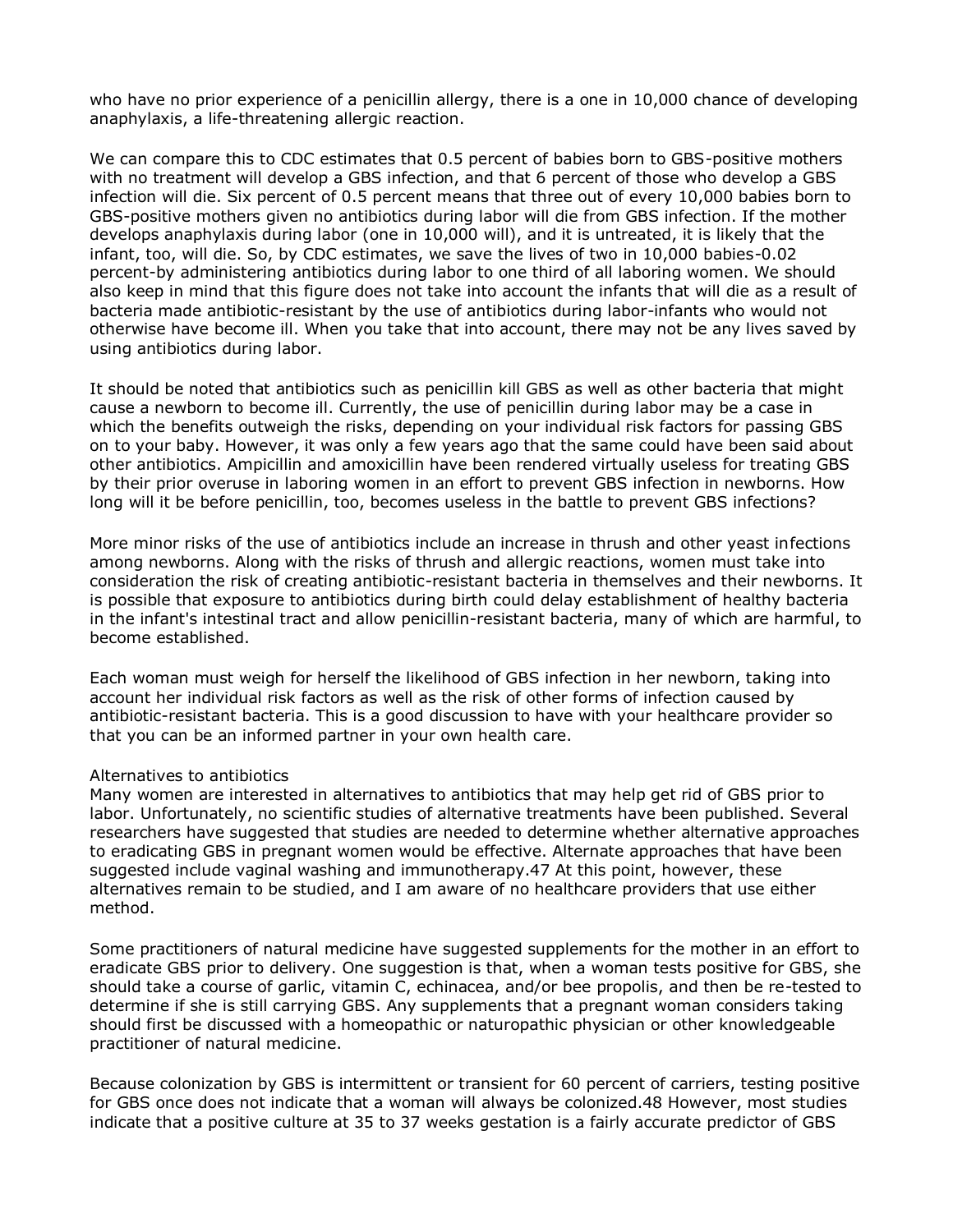colonization at delivery. Without an active effort to eradicate the GBS colonization, it is likely that a woman will still be colonized at delivery.

Ultimately, it is the pregnant woman herself who will have to decide what is right for her and her baby. Deciding to follow the recommendations of ACOG and the CDC is not necessarily the wrong choice, as long as a woman is adequately informed of the risks that come with antibiotic use. But none of us should blindly follow recommendations to interfere with the natural birth process without taking a good look at the risks, as well as the benefits, of doing so.

## NOTES

1. B. F. Anthony et al., "Epidemiology of Group B Streptococcus: Longitudinal Observations during Pregnancy," Journal of Infectious Disease 137 (1978): 524-530.

2. J. A. Regan et al., "Vaginal Infections and Prematurity Study Group: The Epidemiology of Group B Streptococcal Colonization in Pregnancy," Obstetric Gynecology 77 (1991): 604-610. 3. H. C. Dillon et al., "Anorectal and Vaginal Carriage of Group B Streptococci during Pregnancy," Journal of Infectious Disease 145 (1982): 794-799.

4. K. M. Boyer et al., "Selective Intrapartum Chemoprophylaxis of Neonatal Group B Streptococcal Early-Onset Disease: II. Predictive Value of Prenatal Cultures," Journal of Infectious Disease 148 (1983): 802-809.

5. S. J. Schrag et al., "A Population-Based Comparison of Strategies to Prevent Early-Onset Group B Streptococcal Disease in Neonates," New England Journal of Medicine 347 (2002): 233-239.

6. G. L. Gilbert and S. M. Garland, "Perinatal Group B Streptococcal Infections," Medical Journal of Australia 1 (1983): 566-571.

7. D. Isaacs and J. A. Royle, "Intrapartum Antibiotics and Early Onset Neonatal Sepsis Caused by Group B Streptococcus and by Other Organisms in Australia," Australian Study Group for Neonatal Infections, Pediatric Infectious Disease Journal 18 (1999): 524-528.

8. F. Smaill, "Intrapartum Antibiotics for Group B Streptococcal Colonization," Cochrane Database Syst Rev 2 (2000): CD000115; www.ncbi.nlm.nih.gov/.

9. D. A. Terrone et al., "Neonatal Sepsis and Death Caused by Resistant Escherichia coli: Possible Consequences of Extended Maternal Ampicillin Administration," American Journal of Obstetric Gynecology 180, no. 6, pt. 1 (1999): 1345-1348.

10. D. P. Ascher et al., "Failure of Intrapartum Antibiotics to Prevent Culture-Proved Neonatal Group B Streptococcal Sepsis," Journal of Perinatology 13, no. 3 (1994): 212-216.

11. P. F. Katz et al., "Group B Streptococcus: To Culture or Not to Culture?," Journal of Perinatology 19, no. 5 (1999): 37-42.

12. See Note 9.

13. E. M. Levine et al., "Intrapartum Antibiotic Prophylaxis Increases the Incidence of Gram Negative Neonatal Sepsis," Infectious Disease Obstetric Gynecology 7, no. 4 (1999): 210-213. 14. C. V. Towers and G. G. Briggs, "Antepartum Use of Antibiotics and Early-Onset Neonatal Sepsis: The Next Four Years," American Journal of Obstetric Gynecology 187, no. 2 (2002): 495- 500.

15. C. V. Towers et al., "Potential Consequences of Widespread Antepartal Use of Ampicillin," American Journal of Obstetric Gynecology 179, no. 4 (1998): 879-883.

16. R. S. McDuffie, Jr., et al., "Adverse Perinatal Outcome and Resistant Enterobacteriaceae after Antibiotic Usage for Premature Rupture of Membranes and Group B Streptococcus Carriage," Obstetric Gynecology 82, no. 4, pt. 1 (1993): 487-489.

17. T. B. Hyde et al., "Trends in Incidence and Antimicrobial Resistance of Early-Onset Sepsis: Population-Based Surveillance in San Francisco and Atlanta," Pediatrics 110, no. 4 (2002): 690- 695.

18. M. L. Bland et al., "Antibiotic Resistance Patterns of Group B Streptococci in Late Third Trimester Rectovaginal Cultures," American Journal of Obstetric Gynecology 184, no. 6 (2001): 1125-1126.

19. M. Dabrowska-Szponar and J. Galinski, "Drug Resistance of Group B Streptococci," Pol Merkuriusz Lek 10, no. 60 (2001): 442-444.

20. R. K. Edwards et al., "Intrapartum Antibiotic Prophylaxis 2: Positive Predictive Value Antenatal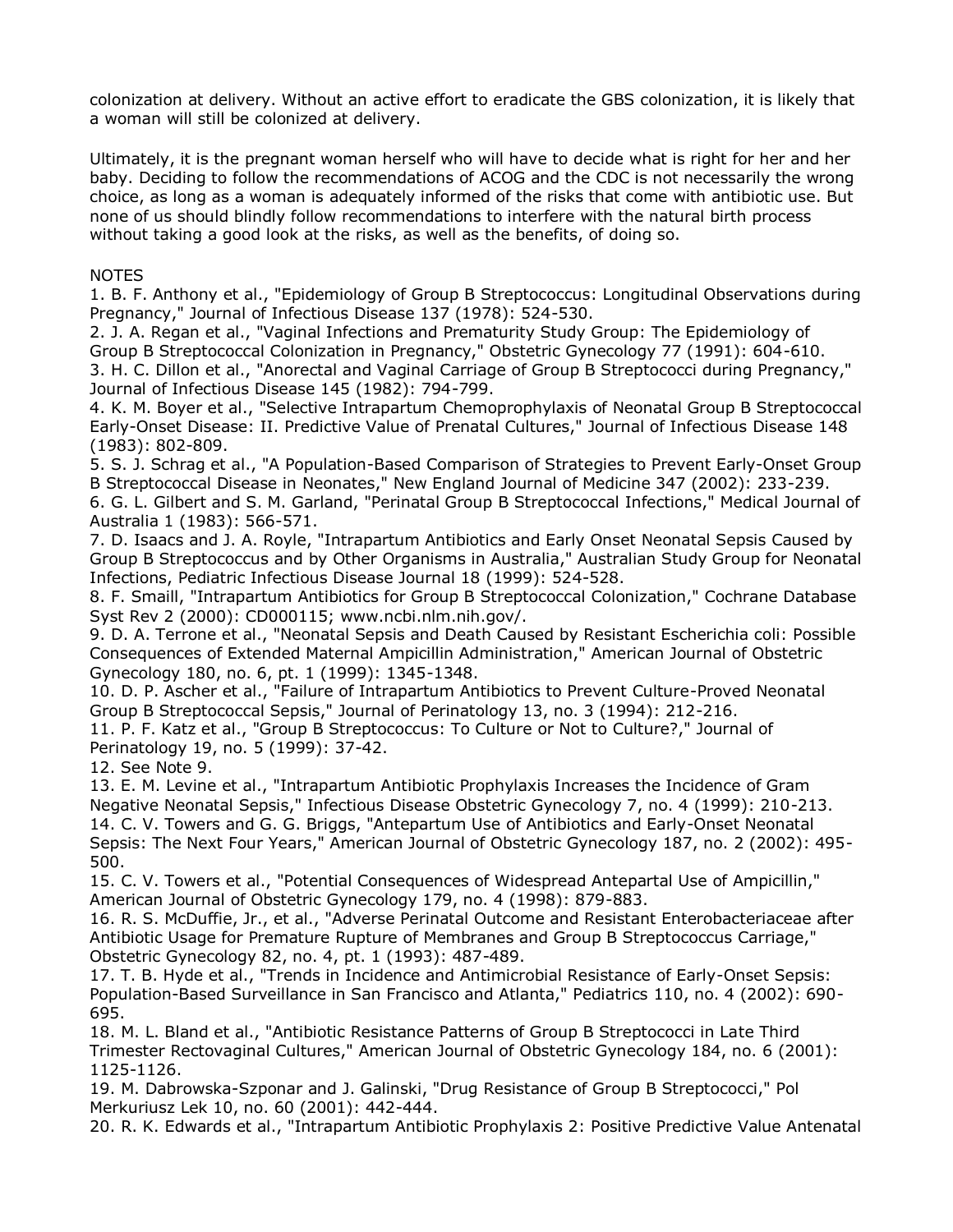Group B Streptococci Cultures and Antibiotic Susceptibility of Clinical Isolates," Obstetric Gynecology 100, no. 3 (2002): 540-544.

21. S. D. Manning et al., "Correlates of Antibiotic-Resistant Group B Streptococcus Isolated from Pregnant Women," Obstetric Gynecology 101, no. 1 (2003): 74-79.

22. See Note 19.

23. See Note 13.

24. See Note 14.

25. See Note 15.

26. See Note 17.

27. See Note 16.

28. K. M. Boyer and S. P. Gotoff, "Strategies for Chemoprophylaxis of GBS Early-Onset Infections," Antibiotic Chemotherapy 35 (1985): 267-280.

29. A. Schuchat et al., "Population-Based Risk Factors for Neonatal Group B Streptococcal Disease: Results of a Cohort Study in Metropolitan Atlanta," Journal of Infectious Disease 162 (1990): 672-677.

30. A. Schuchat et al., "Multistate Case-Control Study of Maternal Risk Factors for Neonatal Group B Streptococcal Disease," Pediatric Infectious Disease Journal 13 (1994): 623-629. 31. See Note 29.

32. K. M. Zangwill et al., "Group B Streptococcal Disease in the United States, 1990: Report from a Multistate Active Surveillance System," in CDC Surveillance summaries (November 20), MMWR 41, no. SS-6 (1992): 25-32.

33. M. A. Pass et al., "Prospective Studies of Group B Streptococcal Infections in Infants," Journal of Pediatrics 95 (1979): 431-443.

34. E. G. Wood and H. C. Dillon, "A Prospective Study of Group B Streptococcal Bacteriuria in Pregnancy," American Journal of Obstetric Gynecology 140 (1981): 515-520.

35. M. Moller et al., "Rupture of Fetal Membranes and Premature Delivery Associated with Group B Streptococci in Urine of Pregnant Women," Lancet 2, no. 8394 (14 July 1984): 69-70.

36. T. E. Liston et al., "Relationship of Neonatal Pneumonia to Maternal Urinary and Neonatal Isolates of Group B Streptococci," South Medical Journal 72 (1979): 1410-1412.

37. K. Persson et al., Asymptomatic Bacteriuria during Pregnancy with Special Reference to Group B Streptococci," Scandinavian Journal of Infectious Disease 17 (1985): 195-199.

38. H. Carstensen et al., "Early-Onset Neonatal Group B Streptococcal Septicaemia in Siblings," Journal of Infection 17 (1988): 201-204.

39. G. Faxelius et al., "Neonatal Septicemia due to Group B Streptococci: Perinatal Risk Factors and Outcome of Subsequent Pregnancies," Journal of Perinatal Medicine 16 (1988): 423-430. 40. K. K. Christensen et al., "Obstetrical Care in Future Pregnancies after Fetal Loss in Group B Streptococcal Septicemia: A Prevention Program Based on Bacteriological and Immunological Follow-up," European Journal of Obstet Gynecol Reproductive Biology 12 (1981): 143-150. 41. See Note 18.

42. K. M. Boyer and S. P. Gotoff, "Prevention of Early-Onset Neonatal Group B Streptococcal Disease with Selective Intrapartum Prophylaxis," New England Journal of Medicine 314 (1986): 1665-1669.

43. See Note 32.

44. Committee on Infectious Diseases and Committee on Fetus and Newborn, "Guidelines for Prevention of Group B Streptococcal (GBS) Infection by Chemoprophylaxis," Pediatrics 90 (1992): 775-778.

45. Ibid.

46. See Notes 18, 20, 21.

47. See Notes 14, 15.

48. B. F. Anthony et al., "Genital and Intestinal Carriage of Group B Streptococci During Pregnancy," Journal of Infectious Disease 143 (1981): 761-766.

*Christa Novelli has a master's degree in public health from the University of Northern Colorado and a BA in sociology from the University of California at Berkeley. She currently resides in Northern Colorado with her husband and two daughters, Angelina (5) and Tessa (3). Christa*